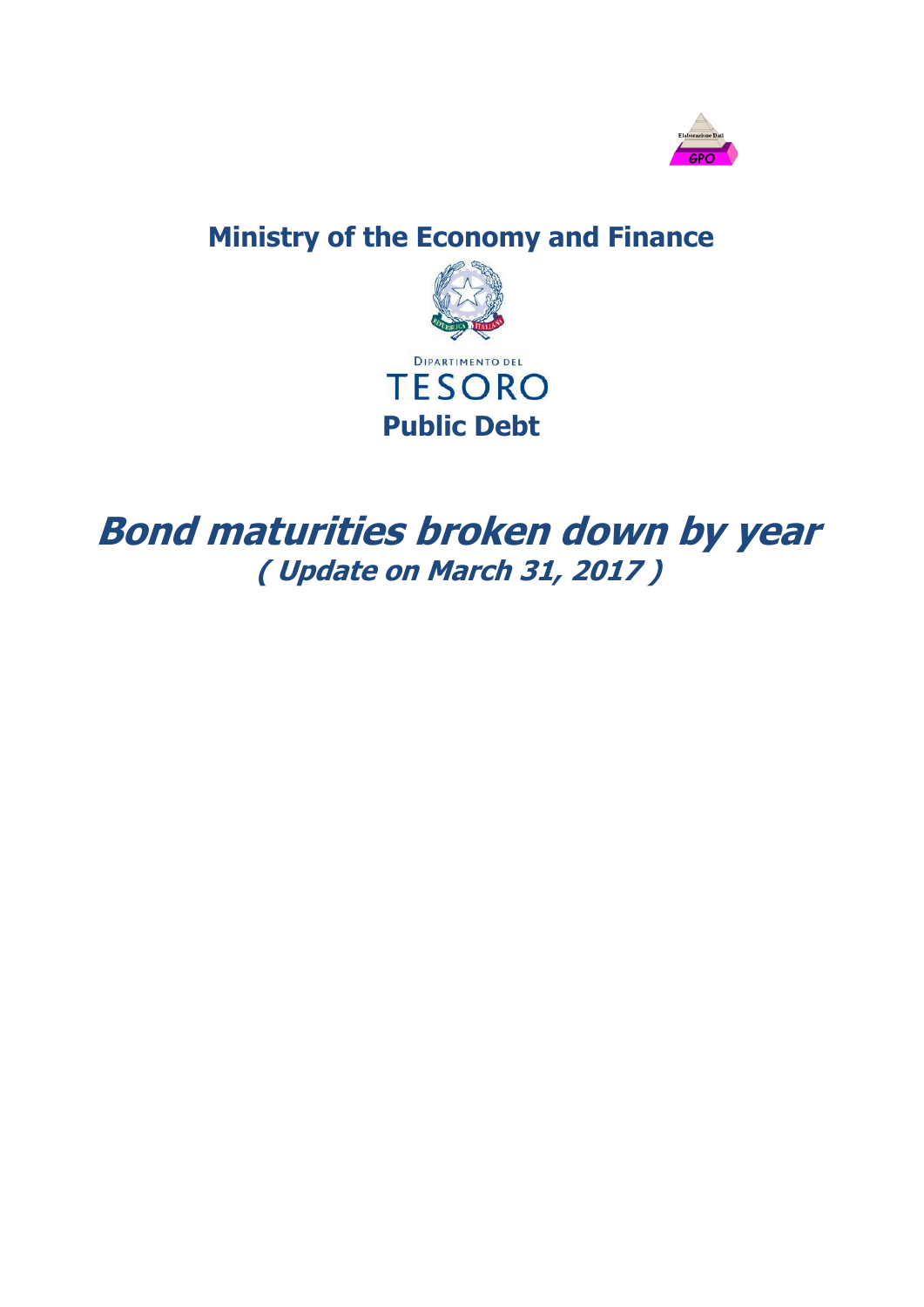| <b>REDEMPTIONS IN 2017</b>   |                    |                           |                           |                           |                          |                                  |  |  |
|------------------------------|--------------------|---------------------------|---------------------------|---------------------------|--------------------------|----------------------------------|--|--|
| (Update on 31-3-2017)        |                    |                           |                           |                           |                          |                                  |  |  |
| <b>ISIN Code</b>             | <b>Security</b>    | <b>Issue date</b>         | <b>Redemption date</b>    | <b>Coupon/Spread</b>      | <b>Currency</b>          | <b>Outstanding Euro</b>          |  |  |
| IT0005160111                 | BOTs 12m           | 14-Jan-2016               | 13-Jan-2017               |                           | <b>EUR</b>               | 7,000,000,000.00                 |  |  |
| IT0005203556                 | BOTs 6m            | 29-Jul-2016               | 31-Jan-2017               |                           | <b>EUR</b>               | 6,487,605,000.00                 |  |  |
| IT0005162620                 | BOTs 12m           | 12-Feb-2016               | 14-Feb-2017               |                           | <b>EUR</b>               | 6,500,000,000.00                 |  |  |
| IT0005211146                 | BOTs 6m            | 31-Aug-2016               | 28-Feb-2017               |                           | <b>EUR</b>               | 6,000,000,000.00                 |  |  |
| IT0005171720                 | BOTs 12m           | 14-Mar-2016               | 14-Mar-2017               |                           | <b>EUR</b>               | 6,600,000,000.00                 |  |  |
| IT0005214850                 | BOTs 6m            | 30-Sep-2016               | 31-Mar-2017               |                           | <b>EUR</b>               | 6,600,000,000.00                 |  |  |
| IT0005176190                 | BOTs 12m           | 14-Apr-2016               | 13-Apr-2017               |                           | <b>EUR</b>               | 6,075,000,000.00                 |  |  |
| IT0005216939                 | BOTs 6m            | 31-Oct-2016               | 28-Apr-2017               |                           | <b>EUR</b>               | 6,000,000,000.00                 |  |  |
| IT0005186397                 | BOTs 12m           | 13-May-2016               | 12-May-2017               |                           | <b>EUR</b>               | 6,500,000,000.00                 |  |  |
| IT0005219412                 | BOTs 6m            | 30-Nov-2016               | 31-May-2017               |                           | <b>EUR</b>               | 6,000,000,000.00                 |  |  |
| IT0005199341                 | BOTs 12m           | 14-Jun-2016               | 14-Jun-2017               |                           | <b>EUR</b>               | 6,500,000,000.00                 |  |  |
| IT0005222143                 | BOTs 6m            | 2-Jan-2017                | 30-Jun-2017               |                           | <b>EUR</b>               | 6,500,000,000.00                 |  |  |
| IT0005203523                 | BOTs 12m           | 14-Jul-2016               | 14-Jul-2017               |                           | <b>EUR</b>               | 6,500,000,000.00                 |  |  |
| IT0005239022                 | BOTs 6m            | 31-Jan-2017               | 31-Jul-2017               |                           | <b>EUR</b>               | 6,500,000,000.00                 |  |  |
| IT0005211138                 | BOTs 12m           | 12-Aug-2016               | 14-Aug-2017               |                           | <b>EUR</b>               | 6,600,000,000.00                 |  |  |
| IT0005241788                 | BOTs 6m            | 28-Feb-2017               | 31-Aug-2017               |                           | <b>EUR</b>               | 6,150,000,000.00                 |  |  |
| IT0005214843                 | BOTs 12m           | 14-Sep-2016               | 14-Sep-2017               |                           | <b>EUR</b>               | 6,750,000,000.00                 |  |  |
| IT0005245359                 | BOTs 6m            | 31-Mar-2017               | 29-Sep-2017               |                           | <b>EUR</b>               | 6,500,000,000.00                 |  |  |
| IT0005216921                 | BOTs 12m           | 14-Oct-2016               | 13-Oct-2017               |                           | <b>EUR</b>               | 6,250,000,000.00                 |  |  |
| IT0005219404                 | BOTs 12m           | 14-Nov-2016               | 14-Nov-2017               |                           | <b>EUR</b>               | 6,000,000,000.00                 |  |  |
| IT0005222135                 | BOTs 12m           | 14-Dec-2016               | 14-Dec-2017               |                           | <b>EUR</b>               | 4,750,000,000.00                 |  |  |
|                              |                    |                           |                           | <b>Total BOTs</b>         |                          | 132,762,605,000.00               |  |  |
| IT0004164775 (1)             | <b>BTPs</b>        | 1-Aug-2006                | 1-Feb-2017                | 4.00                      | <b>EUR</b>               | 24,397,060,000.00                |  |  |
| IT0004793474 (2)             | <b>BTPs</b>        | 1-Feb-2012                | 1-May-2017                | 4.75                      | <b>EUR</b>               | 13,107,937,000.00                |  |  |
| IT0005023459 (3)             | <b>BTPs</b>        | 15-May-2014               | 15-May-2017               | 1.15                      | <b>EUR</b>               | 13,284,230,000.00                |  |  |
| IT0004820426 (4)             | <b>BTPs</b>        | 1-Jun-2012                | 1-Jun-2017                | 4.75                      | <b>EUR</b>               | 14,979,325,000.00                |  |  |
| IT0003242747 (5)             | <b>BTPs</b>        | 1-Feb-2002                | 1-Aug-2017                | 5.25                      | <b>EUR</b>               | 22,089,549,000.00                |  |  |
| IT0004085210 (6)             | BTPs€i             | 15-Mar-2006               | 15-Sep-2017               | 2.10 real coupon          | <b>EUR</b>               | 15,743,558,061.48                |  |  |
| IT0004867070 (7)             | <b>BTPs</b>        | 1-Nov-2012                | 1-Nov-2017                | 3.50                      | <b>EUR</b>               | 15,702,674,000.00                |  |  |
|                              |                    |                           |                           | Total BTPs                |                          | 119,304,333,061.48               |  |  |
| IT0004917941 (8)             | <b>BTPs Italia</b> | 22-Apr-2013               | 22-Apr-2017               | 2.25 real coupon          | <b>EUR</b>               | 17,097,856,073.87                |  |  |
| IT0004969199 (9)             | <b>BTPs Italia</b> | 12-Nov-2013               | 12-Nov-2017               | 2.15 real coupon          | <b>EUR</b>               | 22,329,759,817.80                |  |  |
|                              |                    |                           |                           | <b>Total BTPs Italia</b>  |                          | 39,427,615,891.67                |  |  |
| IT0004584204 (10)            | <b>CCTs</b>        | 1-Mar-2010                | 1-Mar-2017                |                           | <b>EUR</b>               | 7,865,301,000.00                 |  |  |
|                              |                    |                           |                           | <b>Total CCTs</b>         |                          | 7,865,301,000.00                 |  |  |
| IT0004809809 (11)            | <b>CCTeus</b>      | 15-Dec-2011               | 15-Jun-2017               | 2.50                      | <b>EUR</b>               | 8,867,293,000.00                 |  |  |
| IT0004652175 (12)            | <b>CCTeus</b>      | 15-Oct-2010               | 15-Oct-2017               | 0.80                      | <b>EUR</b>               | 12,975,343,000.00                |  |  |
|                              |                    |                           |                           | <b>Total CCTeus</b>       |                          | 21,842,636,000.00                |  |  |
| IT0005089955 (13)            | <b>CTZs</b>        | 26-Feb-2015               | 27-Feb-2017               |                           | <b>EUR</b>               | 11,383,197,000.00                |  |  |
| IT0005126989 (14)            | <b>CTZs</b>        | 28-Aug-2015               | 30-Aug-2017               |                           | <b>EUR</b>               | 12,370,478,000.00                |  |  |
|                              |                    |                           |                           | <b>Total CTZs</b>         |                          | 23,753,675,000.00                |  |  |
| XS0572692357                 | <b>EMTN</b>        | 23-Dec-2010               | 23-Jan-2017               | 3.80                      | <b>EUR</b>               | 150,000,000.00                   |  |  |
| XS0253520927 (15)            | <b>EMTN</b>        | 18-May-2006               | 18-May-2017               | 2.87                      | <b>JPY</b>               | 175,000,000.00                   |  |  |
| XS0681838719<br>XS0323494558 | <b>EMTN</b>        | 22-Sep-2011<br>3-Oct-2007 | 22-Sep-2017<br>3-Oct-2017 | 5.00                      | <b>EUR</b><br><b>CZK</b> | 250,000,000.00                   |  |  |
|                              | <b>EMTN</b>        |                           |                           | 4.36                      |                          | 90,545,455.00                    |  |  |
| XS0074525949                 | <b>EUROBOND</b>    | 24-Mar-1997               | 24-Mar-2017               | <b>Total EMTN</b><br>3.45 | <b>JPY</b>               | 665,545,455.00                   |  |  |
|                              |                    |                           |                           | Total EUROBOND            |                          | 719,424,460.43<br>719,424,460.43 |  |  |
| US465410BS63                 | <b>GLOBAL</b>      | 12-Jun-2007               | 12-Jun-2017               | 5.38                      | <b>USD</b>               | 1,799,694,052.00                 |  |  |
|                              |                    |                           |                           | <b>Total GLOBAL</b>       |                          | 1,799,694,052.00                 |  |  |
|                              |                    |                           |                           |                           |                          |                                  |  |  |

(1) This security was retired via exchange offer 25/06/2014 for an amount of 397.65 mln. €; 20/10/2014 for an amount of 302.43 mln. €; 21/04/2015 for an amount of 404.81 mln. €;  $0.8/03/2016$  for an amount of 96.50 mln.  $\epsilon$ ;

(2) This security was retired via exchange offer  $08/03/2016$  for an amount of 538.54 mln.  $\epsilon$ ;

(3) This security has been subject to advance reimbursement 05/12/2014 for an amount of 812.00 mln. €; This security was retired via exchange offer 18/09/2015 for an amount of 305.41 mln. €; 10/05/2016 for an amount of 730.85 mln. €;

(4) This security was retired via exchange offer 21/07/2015 for an amount of 222.37 mln.  $\epsilon$ ; 09/09/2016 for an amount of 607.73 mln.  $\epsilon$ ;

(5) This security was retired via exchange offer 21/04/2015 for an amount of 781.73 mln. €; 08/03/2016 for an amount of 627.57 mln. €; 10/05/2016 for an amount of 370.50 mln. €; 21/06/2016 for an amount of 270.97 mln. €; 21/03/2017 for an amount of 159.69 mln. €;

(6) This security has been subject to advance reimbursement 13/12/2013 for an amount of 303.00 mln. € ; This security was retired via exchange offer 04/12/2008 for an amount of 794.24 mln. €; 26/09/2011 for an amount of 664.08 mln. €; 24/10/2011 for an amount of 356.11 mln. €; 30/07/2012 for an amount of 315.07 mln. €; 10/05/2016 for an amount of<br>205.17 mln. €; 21/03/2017 for an amount of 75.77

(7) This security was retired via exchange offer 21/07/2015 for an amount of 377.25 mln. €; 10/05/2016 for an amount of 455.40 mln. €; 08/11/2016 for an amount of 530.18 mln. €;  $21/03/2017$  for an amount of 275.70 mln.  $\varepsilon$ ;

(8) The total outstanding volume is marked with the ISIN code IT0004917941(ISIN CUM), as this was the ISIN the bond was initially issued with, that allows for the final bonus<br>payment. However, as of today, out of this tot

(9) The total outstanding volume is marked with the ISIN code IT0004969199(ISIN CUM), as this was the ISIN the bond was initially issued with, that allows for the final bonus<br>payment. However, as of today, out of this tot

(10) This security has been subject to buy back  $20/03/2013$  for an amount of 188.00 mln.  $\epsilon$ :

(11) This security was retired via exchange offer 20/02/2014 for an amount of 527.27 mln. €; 21/06/2016 for an amount of 138.95 mln. €;

(12) This security was retired via exchange offer  $26/09/2011$  for an amount of 177.07 mln.  $\epsilon$ ; 21/11/2013 for an amount of 164.80 mln.  $\epsilon$ ; 26/05/2014 for an amount of 435.03 mln.  $\epsilon$ ; 20/10/2014 for an amount of 199.81 mln. €; 21/04/2015 for an amount of 419.41 mln. €; 21/07/2015 for an amount of 318.60 mln. €; 18/09/2015 for an amount of 365.33 mln. €;<br>08/03/2016 for an amount of 429.00 mln. €; 08/11/

(13) This security was retired via exchange offer 21/06/2016 for an amount of 658.65 mln. €; 08/11/2016 for an amount of 660.08 mln. €;

(14) This security was retired via exchange offer  $09/09/2016$  for an amount of 476.56 mln.  $\epsilon$ ;

(15) The bond, due on 19 May 2036, will be subject to early redemption on 18 May 2017 due to the exercise of a Call Option by the Treasury, notified on 17 March 2017.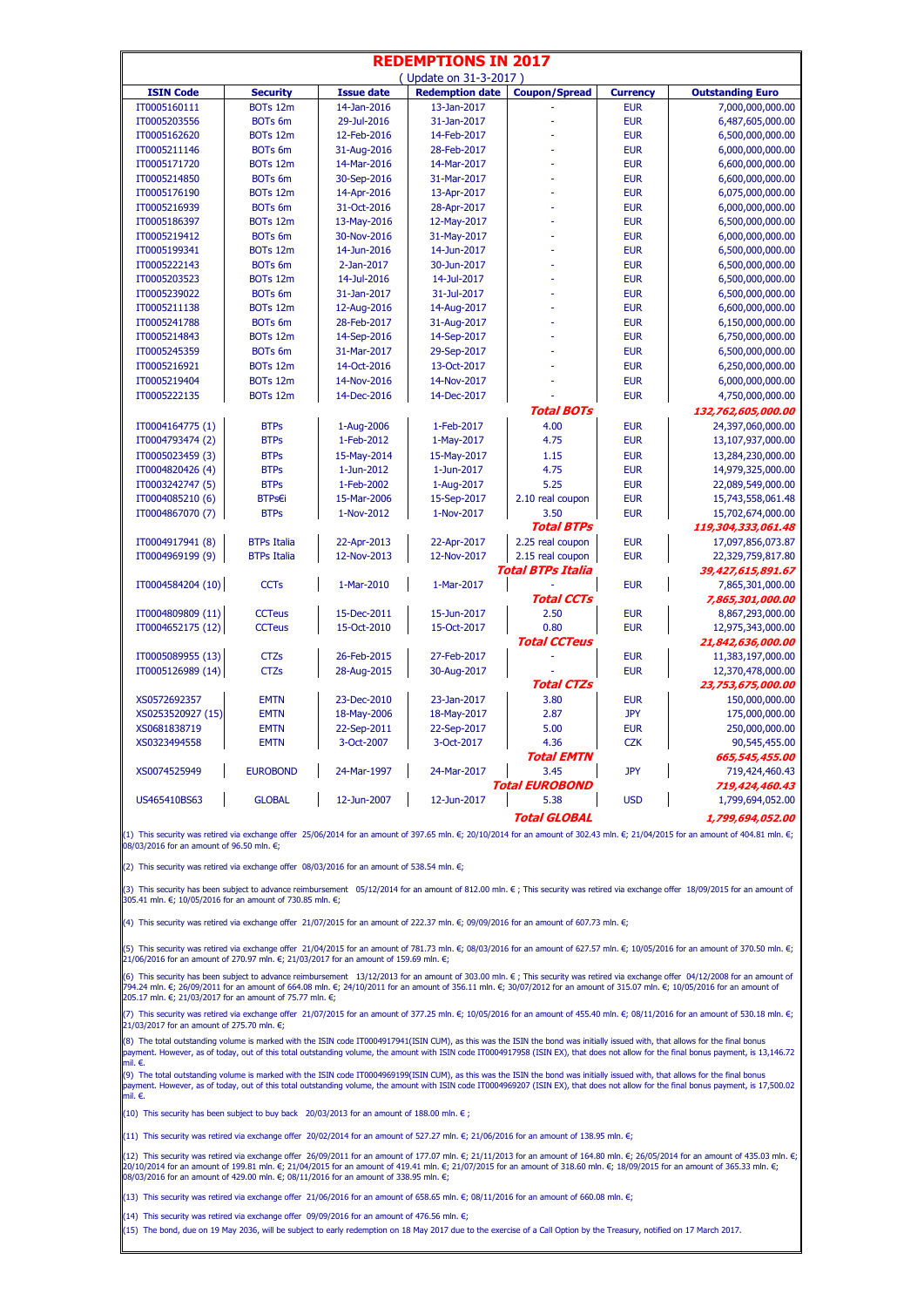| <b>REDEMPTIONS IN 2018</b> |                      |                   |                        |                      |                 |                         |  |  |
|----------------------------|----------------------|-------------------|------------------------|----------------------|-----------------|-------------------------|--|--|
|                            | Update on 31-3-2017) |                   |                        |                      |                 |                         |  |  |
| <b>ISIN Code</b>           | <b>Security</b>      | <b>Issue date</b> | <b>Redemption date</b> | <b>Coupon/Spread</b> | <b>Currency</b> | <b>Outstanding Euro</b> |  |  |
| IT0005239030               | BOTs 12m             | 13-Jan-2017       | 12-Jan-2018            |                      | <b>EUR</b>      | 7,700,000,000.00        |  |  |
| IT0005241770               | BOTs 12m             | 14-Feb-2017       | 14-Feb-2018            |                      | <b>EUR</b>      | 6,548,328,000.00        |  |  |
| IT0005245326               | BOTs 12m             | 14-Mar-2017       | 14-Mar-2018            |                      | <b>EUR</b>      | 6,500,000,000.00        |  |  |
|                            |                      |                   |                        | <b>Total BOTs</b>    |                 | 20,748,328,000.00       |  |  |
| IT0005058463 (1)           | <b>BTPs</b>          | 15-Oct-2014       | 15-Jan-2018            | 0.75                 | <b>EUR</b>      | 15,304,665,000.00       |  |  |
| IT0004273493 (2)           | <b>BTPs</b>          | 1-Aug-2007        | 1-Feb-2018             | 4.50                 | <b>EUR</b>      | 21,871,466,000.00       |  |  |
| IT0005106049 (3)           | <b>BTPs</b>          | 15-Apr-2015       | 15-May-2018            | 0.25                 | <b>EUR</b>      | 13,607,659,000.00       |  |  |
| IT0004907843 (4)           | <b>BTPs</b>          | 2-Apr-2013        | 1-Jun-2018             | 3.50                 | <b>EUR</b>      | 19,388,580,000.00       |  |  |
| IT0004361041 (5)           | <b>BTPs</b>          | 1-Feb-2008        | 1-Aug-2018             | 4.50                 | <b>EUR</b>      | 25,251,174,000.00       |  |  |
| IT0004890882               | BTPs€i               | 31-Jan-2013       | 15-Sep-2018            | 1.70 real coupon     | <b>EUR</b>      | 10,907,054,160.74       |  |  |
| IT0005139099               | <b>BTPs</b>          | 15-Oct-2015       | 15-Oct-2018            | 0.30                 | <b>EUR</b>      | 12,199,233,000.00       |  |  |
| IT0004957574               | <b>BTPs</b>          | 2-Sep-2013        | 1-Dec-2018             | 3.50                 | <b>EUR</b>      | 19,858,640,000.00       |  |  |
|                            |                      |                   |                        | <b>Total BTPs</b>    |                 | 138,388,471,160.74      |  |  |
| IT0004716319 (6)           | <b>CCTeus</b>        | 15-Apr-2011       | 15-Apr-2018            | 1.00                 | <b>EUR</b>      | 13,717,165,000.00       |  |  |
| IT0004922909 (7)           | <b>CCTeus</b>        | 1-May-2013        | 1-Nov-2018             | 1.80                 | <b>EUR</b>      | 12,458,026,000.00       |  |  |
|                            |                      |                   |                        | <b>Total CCTeus</b>  |                 | 26,175,191,000.00       |  |  |
| IT0005175366               | <b>CTZs</b>          | 30-Mar-2016       | 28-Mar-2018            |                      | <b>EUR</b>      | 11,302,936,000.00       |  |  |
| IT0005221285               | <b>CTZs</b>          | 29-Nov-2016       | 28-Dec-2018            |                      | <b>EUR</b>      | 12,800,000,000.00       |  |  |
|                            |                      |                   |                        | <b>Total CTZs</b>    |                 | 24,102,936,000.00       |  |  |
| CH0023970400               | <b>EMTN</b>          | 30-Jan-2006       | 30-Jan-2018            | 2.50                 | <b>CHF</b>      | 633,738,775.56          |  |  |
| XS0247770224               | <b>EMTN</b>          | 22-Mar-2006       | 22-Mar-2018            | floater              | <b>EUR</b>      | 1,000,000,000.00        |  |  |
| XS0359299590               | <b>EMTN</b>          | 24-Apr-2008       | 24-Apr-2018            | floater              | <b>JPY</b>      | 312,000,000.00          |  |  |
| XS0561733667               | <b>EMTN</b>          | 22-Nov-2010       | 22-May-2018            | 3.70                 | <b>EUR</b>      | 250,000,000.00          |  |  |
| XS0561884106               | <b>EMTN</b>          | 22-Nov-2010       | 1-Sep-2018             | 3.75                 | <b>EUR</b>      | 125,000,000.00          |  |  |
| XS0091247642               | <b>EMTN</b>          | 8-Oct-1998        | 8-Oct-2018             | 5.35                 | <b>EUR</b>      | 60,000,000.00           |  |  |
| XS0091349489               | <b>EMTN</b>          | 15-Oct-1998       | 15-Oct-2018            | floater              | <b>EUR</b>      | 300,000,000.00          |  |  |
| XS0558189162               | <b>EMTN</b>          | 11-Nov-2010       | 11-Nov-2018            | floater              | <b>EUR</b>      | 250,000,000.00          |  |  |
|                            |                      |                   |                        | <b>Total EMTN</b>    |                 | 2,930,738,775.56        |  |  |

(1) This security was retired via exchange offer 21/03/2017 for an amount of 429.08 mln.  $\epsilon$ ;

(2) This security was retired via exchange offer 08/03/2016 for an amount of 363.35 mln. €; 21/06/2016 for an amount of 732.53 mln. €; 09/09/2016 for an amount of 734.44 mln.  $\epsilon$ ; 08/11/2016 for an amount of 386.54 mln.  $\epsilon$ ; 21/03/2017 for an amount of 717.93 mln.  $\epsilon$ ;

(3) This security was retired via exchange offer 09/09/2016 for an amount of 639.68 mln.  $\epsilon$ ;

(4) This security was retired via exchange offer 21/06/2016 for an amount of 562.23 mln.  $\epsilon$ ;

(5) This security was retired via exchange offer  $08/11/2016$  for an amount of 248.12 mln.  $\epsilon$ ;

(6) This security has been subject to buy back 23/11/2012 for an amount of 250.00 mln. €; 05/12/2012 for an amount of 75.00 mln. €; This security was retired via exchange offer 21/07/2015 for an amount of 429.28 mln.  $\epsilon$ ; 18/09/2015 for an amount of 379.97 mln.  $\epsilon$ ;

(7) This security was retired via exchange offer 10/05/2016 for an amount of 799.64 mln.  $\epsilon$ ; 09/09/2016 for an amount of 227.04 mln.  $\epsilon$ ;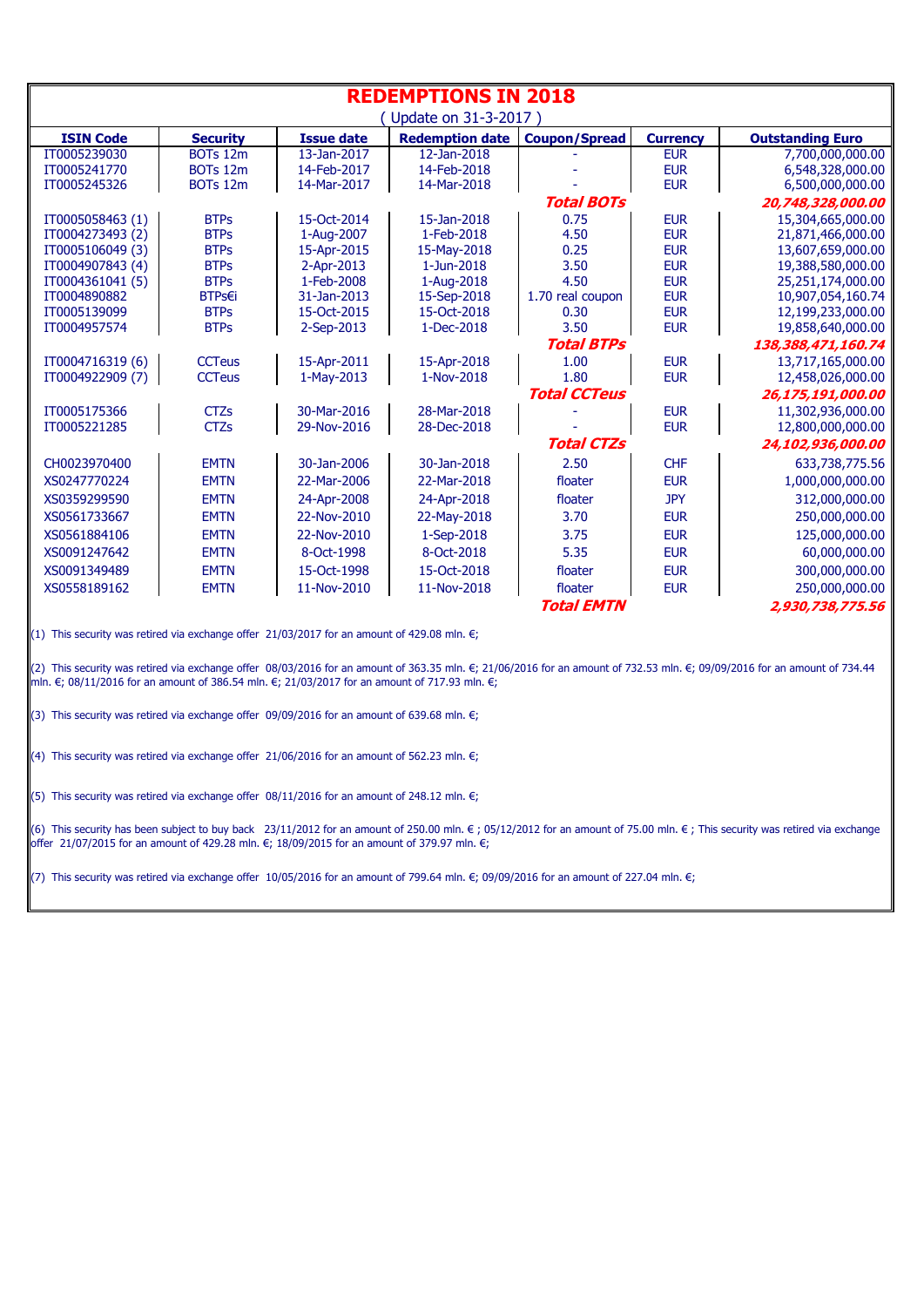| <b>REDEMPTIONS IN 2019</b> |                  |                   |                        |                        |                 |                         |  |  |
|----------------------------|------------------|-------------------|------------------------|------------------------|-----------------|-------------------------|--|--|
| Update on 31-3-2017)       |                  |                   |                        |                        |                 |                         |  |  |
| <b>ISIN Code</b>           | <b>Security</b>  | <b>Issue date</b> | <b>Redemption date</b> | <b>Coupon/Spread</b>   | <b>Currency</b> | <b>Outstanding Euro</b> |  |  |
| IT0003493258               | <b>BTPs</b>      | 1-Feb-2003        | 1-Feb-2019             | 4.25                   | <b>EUR</b>      | 24,629,574,000.00       |  |  |
| IT0004423957               | <b>BTPs</b>      | 1-Sep-2008        | 1-Mar-2019             | 4.50                   | <b>EUR</b>      | 24,149,228,000.00       |  |  |
| IT0005177271               | <b>BTPs</b>      | 15-Apr-2016       | 15-Apr-2019            | 0.10                   | <b>EUR</b>      | 12,117,336,000.00       |  |  |
| IT0004992308               | <b>BTPs</b>      | 3-Feb-2014        | 1-May-2019             | 2.50                   | <b>EUR</b>      | 18,316,158,000.00       |  |  |
| IT0005030504               | <b>BTPs</b>      | 1-Jul-2014        | 1-Aug-2019             | 1.50                   | <b>EUR</b>      | 16,393,156,000.00       |  |  |
| IT0004489610 (1)           | <b>BTPs</b>      | 1-Mar-2009        | 1-Sep-2019             | 4.25                   | <b>EUR</b>      | 25,011,188,000.00       |  |  |
| IT0004380546 (2)           | BTPs€i           | 15-Mar-2008       | 15-Sep-2019            | 2.35 real coupon       | <b>EUR</b>      | 19,216,605,090.69       |  |  |
| IT0005217929               | <b>BTPs</b>      | 15-Oct-2016       | 15-Oct-2019            | 0.05                   | <b>EUR</b>      | 15,663,500,000.00       |  |  |
| IT0005069395               | <b>BTPs</b>      | 1-Dec-2014        | 1-Dec-2019             | 1.05                   | <b>EUR</b>      | 15,470,969,000.00       |  |  |
|                            |                  |                   |                        | <b>Total BTPs</b>      |                 | 170,967,714,090.69      |  |  |
| IT0005009839               | <b>CCTeus</b>    | 15-Nov-2013       | 15-Nov-2019            | 1.20                   | <b>EUR</b>      | 12,679,855,000.00       |  |  |
|                            |                  |                   |                        | <b>Total CCTeus</b>    |                 | 12,679,855,000.00       |  |  |
| XS0191331411               | <b>EMTN</b>      | 26-Apr-2004       | 26-Apr-2019            | floater                | <b>FUR</b>      | 150,000,000.00          |  |  |
| XS0096856421               | <b>EMTN</b>      | 6-May-1999        | 6-May-2019             | floater                | <b>EUR</b>      | 1,000,000,000.00        |  |  |
| XS0436313901               | <b>EMTN</b>      | 8-Jul-2009        | 8-Jul-2019             | floater                | <b>JPY</b>      | 225,850,000.00          |  |  |
| XS0100688190               | <b>EMTN</b>      | 30-Aug-1999       | 30-Aug-2019            | floater                | <b>EUR</b>      | 1,000,000,000.00        |  |  |
| XS0450792790               | <b>EMTN</b>      | 18-Sep-2009       | 18-Sep-2019            | floater                | <b>JPY</b>      | 228,485,000.00          |  |  |
| XS0324188480               | <b>EMTN</b>      | 3-Oct-2007        | 3-Oct-2019             | 4.41                   | <b>CZK</b>      | 90,545,455.00           |  |  |
| XS0324188993               | <b>EMTN</b>      | 3-Oct-2007        | 3-Oct-2019             | 4.40                   | <b>CZK</b>      | 90,545,455.00           |  |  |
|                            |                  |                   |                        | <b>Total EMTN</b>      |                 | 2,785,425,910.00        |  |  |
| IT0003621452               | <b>ISPA OBBL</b> | 6-Feb-2004        | 31-Jul-2019            | 2.25 real coupon       | <b>EUR</b>      | 910,815,000.00          |  |  |
|                            |                  |                   |                        | <b>Total ISPA OBBL</b> |                 | 910,815,000.00          |  |  |
|                            |                  |                   |                        |                        |                 |                         |  |  |

(1) This security has been subject to cancellation on 21/12/2016 due to succession of the Government for an amount of 0.89 mln.  $\in$ 

(2) This security was retired via exchange offer 30/07/2012 for an amount of 77.40 mln.  $\epsilon$ ;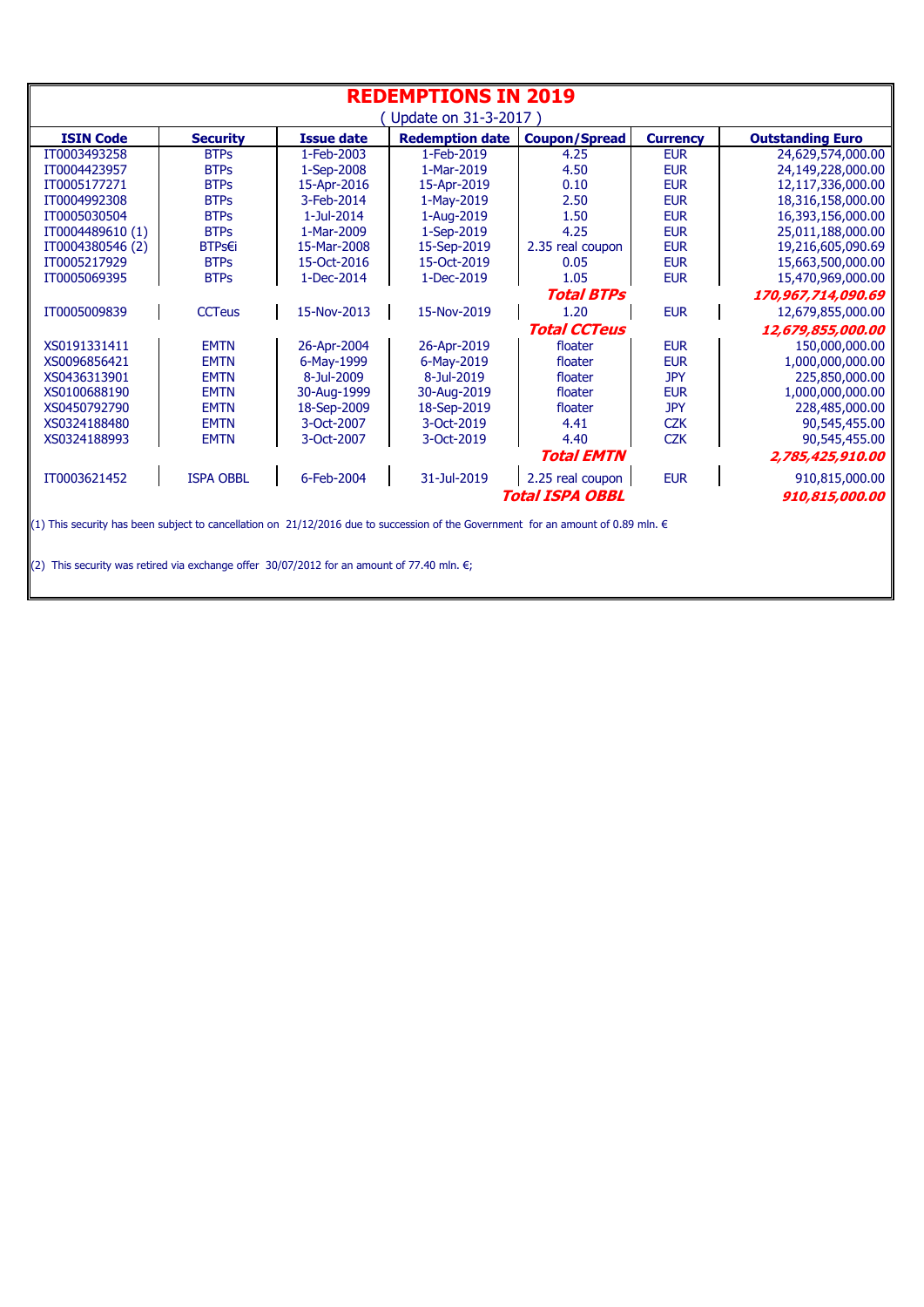|                  | <b>REDEMPTIONS IN 2020</b> |                   |                        |                          |                 |                         |  |  |
|------------------|----------------------------|-------------------|------------------------|--------------------------|-----------------|-------------------------|--|--|
|                  | Update on 31-3-2017)       |                   |                        |                          |                 |                         |  |  |
| <b>ISIN Code</b> | <b>Security</b>            | <b>Issue date</b> | <b>Redemption date</b> | <b>Coupon/Spread</b>     | <b>Currency</b> | <b>Outstanding Euro</b> |  |  |
| IT0003644769     | <b>BTPs</b>                | 1-Feb-2004        | 1-Feb-2020             | 4.50                     | <b>EUR</b>      | 22,659,650,000.00       |  |  |
| IT0004536949     | <b>BTPs</b>                | 1-Sep-2009        | 1-Mar-2020             | 4.25                     | <b>EUR</b>      | 24,330,808,000.00       |  |  |
| IT0005107708     | <b>BTPs</b>                | 1-May-2015        | 1-May-2020             | 0.70                     | <b>EUR</b>      | 16,458,150,000.00       |  |  |
| IT0004594930     | <b>BTPs</b>                | 1-Mar-2010        | 1-Sep-2020             | 4.00                     | <b>EUR</b>      | 24,922,124,000.00       |  |  |
| IT0005142143     | <b>BTPs</b>                | 1-Nov-2015        | 1-Nov-2020             | 0.65                     | <b>EUR</b>      | 14,068,700,000.00       |  |  |
|                  |                            |                   |                        | <b>Total BTPs</b>        |                 | 102,439,432,000.00      |  |  |
| IT0005012775 (1) | <b>BTPs Italia</b>         | 23-Apr-2014       | 23-Apr-2020            | 1.65 real coupon         | <b>EUR</b>      | 20,620,093,336.30       |  |  |
| IT0005058901 (2) | <b>BTPs Italia</b>         | 27-Oct-2014       | 27-Oct-2020            | 1.25 real coupon         | <b>EUR</b>      | 7,524,496,838.72        |  |  |
|                  |                            |                   |                        | <b>Total BTPs Italia</b> |                 | 28,144,590,175.02       |  |  |
| IT0005056541     | <b>CCTeus</b>              | 15-Jun-2014       | 15-Dec-2020            | 0.80                     | <b>EUR</b>      | 15,368,775,000.00       |  |  |
|                  |                            |                   |                        | <b>Total CCTeus</b>      |                 | 15,368,775,000.00       |  |  |
| XS0220252521     | <b>EMTN</b>                | 8-Jun-2005        | 8-Jun-2020             | floater                  | <b>EUR</b>      | 200,000,000.00          |  |  |
| XS0222189564     | <b>EMTN</b>                | 15-Jun-2005       | 15-Jun-2020            | floater                  | <b>EUR</b>      | 2,500,000,000.00        |  |  |
| XS0595269365     | <b>EMTN</b>                | 24-Feb-2011       | 24-Aug-2020            | 4.45                     | <b>EUR</b>      | 450,000,000.00          |  |  |
|                  |                            |                   |                        | <b>Total EMTN</b>        |                 | 3,150,000,000.00        |  |  |

 $(1)$  The total outstanding volume is marked with the ISIN code IT0005012775(ISIN CUM), as this was the ISIN the bond was initially issued with, that allows for the final bonus payment. However, as of today, out of this total outstanding volume, the amount with ISIN code IT0005012783 (ISIN EX), that does not allow for the final bonus payment, is 15,972.38 mil. €.

(2) The total outstanding volume is marked with the ISIN code IT0005058901(ISIN CUM), as this was the ISIN the bond was initially issued with, that allows for the final bonus payment. However, as of today, out of this total outstanding volume, the amount with ISIN code IT0005058919 (ISIN EX), that does not allow for the final bonus payment, is 5,523.66 mil. €.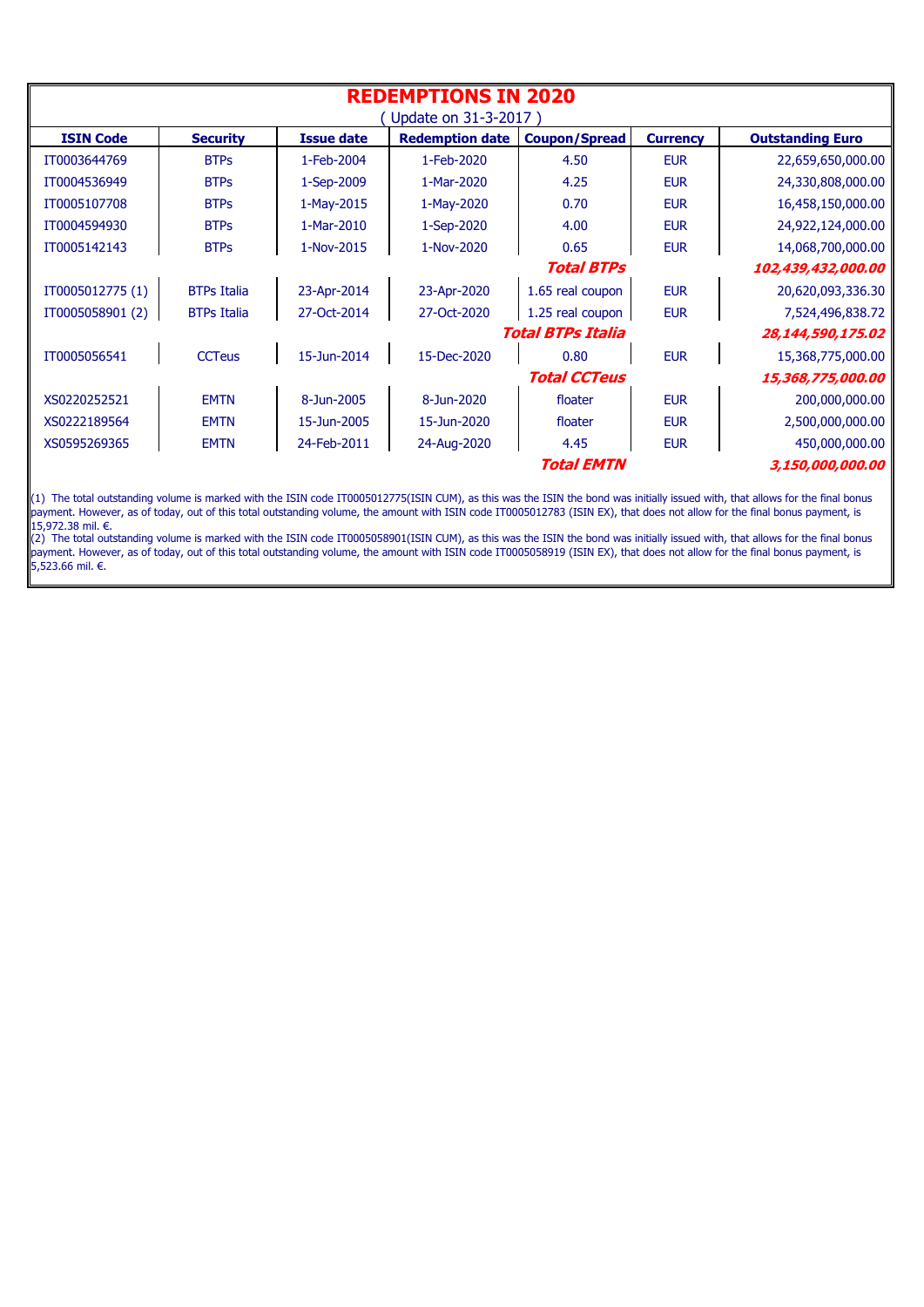| <b>REDEMPTIONS IN 2021</b> |                     |                   |                        |                      |                 |                         |  |  |
|----------------------------|---------------------|-------------------|------------------------|----------------------|-----------------|-------------------------|--|--|
|                            | Update on 31-3-2017 |                   |                        |                      |                 |                         |  |  |
| <b>ISIN Code</b>           | <b>Security</b>     | <b>Issue date</b> | <b>Redemption date</b> | <b>Coupon/Spread</b> | <b>Currency</b> | <b>Outstanding Euro</b> |  |  |
| IT0004634132               | <b>BTPs</b>         | 1-Sep-2010        | 1-Mar-2021             | 3.75                 | <b>EUR</b>      | 24,268,782,000.00       |  |  |
| IT0004966401               | <b>BTPs</b>         | 16-Oct-2013       | 1-May-2021             | 3.75                 | <b>EUR</b>      | 18,397,553,000.00       |  |  |
| IT0005175598               | <b>BTPs</b>         | 1-Apr-2016        | 1-Jun-2021             | 0.45                 | <b>EUR</b>      | 17,414,767,000.00       |  |  |
| IT0004009673               | <b>BTPs</b>         | 1-Feb-2006        | 1-Aug-2021             | 3.75                 | <b>EUR</b>      | 28,148,325,000.00       |  |  |
| IT0004695075               | <b>BTPs</b>         | 1-Mar-2011        | $1-Sep-2021$           | 4.75                 | <b>EUR</b>      | 24,986,368,000.00       |  |  |
| IT0004604671               | BTPs€i              | 15-Mar-2010       | 15-Sep-2021            | 2.10 real coupon     | <b>EUR</b>      | 18,798,067,979.10       |  |  |
| IT0005216491               | <b>BTPs</b>         | 3-Oct-2016        | 1-Nov-2021             | 0.35                 | <b>EUR</b>      | 14,426,000,000.00       |  |  |
| IT0005028003               | <b>BTPs</b>         | 15-Jun-2014       | 15-Dec-2021            | 2.15                 | <b>EUR</b>      | 17,657,877,000.00       |  |  |
|                            |                     |                   |                        | <b>Total BTPs</b>    |                 | 164,097,739,979.10      |  |  |
| XS0244425194               | <b>EMTN</b>         | 17-Mar-2006       | 17-Mar-2021            | floater              | <b>EUR</b>      | 900,000,000.00          |  |  |
| XS0222737529               | <b>EMTN</b>         | 28-Jun-2005       | 28-Jun-2021            | floater              | <b>EUR</b>      | 300,000,000.00          |  |  |
| XS0572691979               | <b>EMTN</b>         | 23-Dec-2010       | 23-Dec-2021            | 4.45                 | <b>EUR</b>      | 150,000,000.00          |  |  |
|                            |                     |                   |                        | <b>Total EMTN</b>    |                 | <i>1,350,000,000.00</i> |  |  |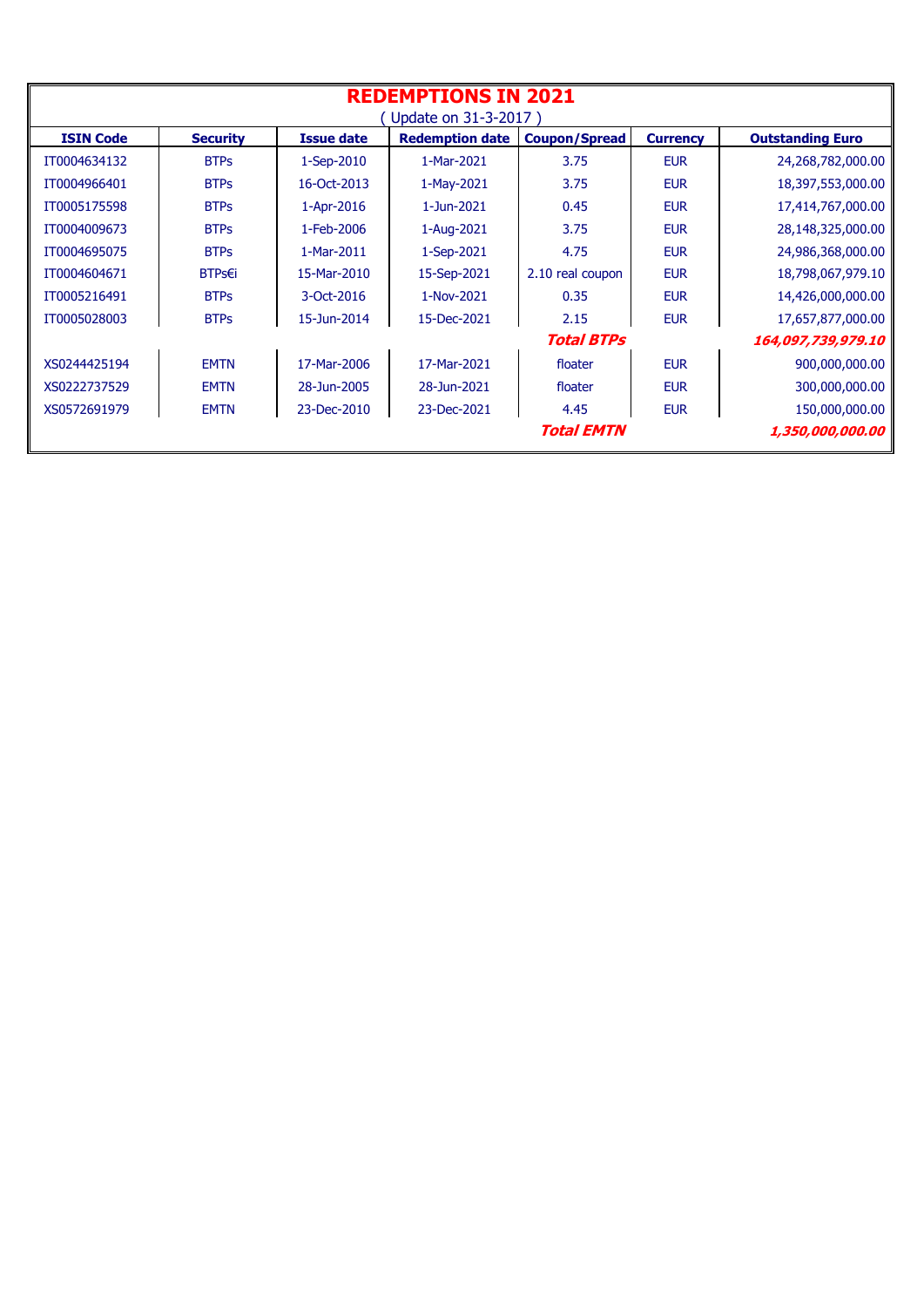| <b>REDEMPTIONS IN 2022</b> |                 |                   |                        |                      |                 |                         |  |  |
|----------------------------|-----------------|-------------------|------------------------|----------------------|-----------------|-------------------------|--|--|
| Update on 31-3-2017        |                 |                   |                        |                      |                 |                         |  |  |
| <b>ISIN Code</b>           | <b>Security</b> | <b>Issue date</b> | <b>Redemption date</b> | <b>Coupon/Spread</b> | <b>Currency</b> | <b>Outstanding Euro</b> |  |  |
| IT0004759673               | <b>BTPs</b>     | 1-Sep-2011        | 1-Mar-2022             | 5.00                 | <b>EUR</b>      | 20,635,579,000.00       |  |  |
| IT0005244782               | <b>BTPs</b>     | 1-Mar-2017        | 1-Apr-2022             | 1.20                 | <b>EUR</b>      | 5,200,000,000.00        |  |  |
| IT0005086886               | <b>BTPs</b>     | 16-Feb-2015       | 15-Apr-2022            | 1.35                 | <b>EUR</b>      | 17,784,500,000.00       |  |  |
| IT0005188120               | BTPs€i          | 15-May-2016       | 15-May-2022            | 0.10 real coupon     | <b>EUR</b>      | 5,829,031,347.84        |  |  |
| IT0004801541               | <b>BTPs</b>     | 1-Mar-2012        | 1-Sep-2022             | 5.50                 | <b>EUR</b>      | 19,586,032,000.00       |  |  |
| IT0005135840               | <b>BTPs</b>     | 15-Sep-2015       | 15-Sep-2022            | 1.45                 | <b>EUR</b>      | 17,005,194,000.00       |  |  |
| IT0004848831               | <b>BTPs</b>     | 1-May-2012        | 1-Nov-2022             | 5.50                 | <b>EUR</b>      | 21,378,388,000.00       |  |  |
|                            |                 |                   |                        | <b>Total BTPs</b>    |                 | 107,418,724,347.84      |  |  |
| IT0005104473               | <b>CCTeus</b>   | 15-Dec-2014       | 15-Jun-2022            | 0.55                 | <b>EUR</b>      | 16,453,945,000.00       |  |  |
| IT0005137614               | <b>CCTeus</b>   | 15-Jun-2015       | 15-Dec-2022            | 0.70                 | <b>EUR</b>      | 15,545,977,000.00       |  |  |
|                            |                 |                   |                        | <b>Total CCTeus</b>  |                 | 31,999,922,000.00       |  |  |
| XS0573950101               | <b>EMTN</b>     | 4-Jan-2011        | 1-Sep-2022             | 2.85 real coupon     | <b>EUR</b>      | 535,605,000.00          |  |  |
|                            |                 |                   |                        | <b>Total EMTN</b>    |                 | <i>535,605,000.00</i>   |  |  |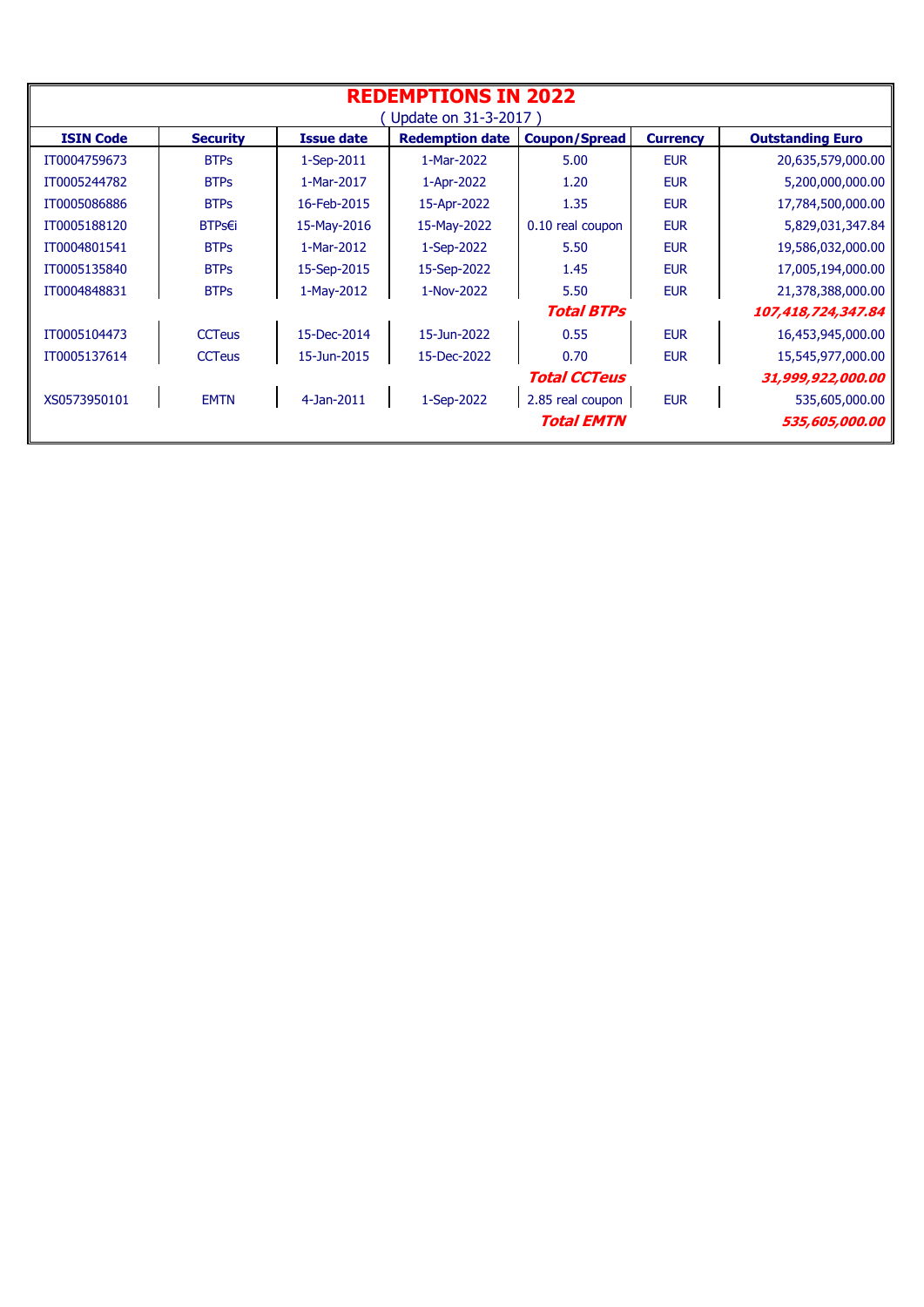|                      |                    |                   | <b>REDEMPTIONS IN 2023</b> |                       |                 |                                 |  |  |  |
|----------------------|--------------------|-------------------|----------------------------|-----------------------|-----------------|---------------------------------|--|--|--|
| Update on 31-3-2017) |                    |                   |                            |                       |                 |                                 |  |  |  |
| <b>ISIN Code</b>     | <b>Security</b>    | <b>Issue date</b> | <b>Redemption date</b>     | <b>Coupon/Spread</b>  | <b>Currency</b> | <b>Outstanding Euro</b>         |  |  |  |
| IT0005172322         | <b>BTPs</b>        | 15-Mar-2016       | 15-Mar-2023                | 0.95                  | <b>EUR</b>      | 16,247,343,000.00               |  |  |  |
| IT0004898034         | <b>BTPs</b>        | 1-Mar-2013        | 1-May-2023                 | 4.50                  | <b>EUR</b>      | 20,070,594,000.00               |  |  |  |
| IT0004356843         | <b>BTPs</b>        | 1-Feb-2008        | 1-Aug-2023                 | 4.75                  | <b>EUR</b>      | 24,799,152,000.00               |  |  |  |
| IT0004243512 (1)     | BTPs€i             | 15-Mar-2007       | 15-Sep-2023                | 2.60 real coupon      | <b>EUR</b>      | 20,196,409,554.75               |  |  |  |
| IT0005215246         | <b>BTPs</b>        | 15-Sep-2016       | 15-Oct-2023                | 0.65                  | <b>EUR</b>      | 14,381,000,000.00               |  |  |  |
| IT0000366655         | <b>BTPs</b>        | 1-Nov-1993        | 1-Nov-2023                 | 9.00                  | <b>EUR</b>      | 12,226,155,008.68               |  |  |  |
| IT0000366721 (2)     | <b>BTPs</b>        | 22-Dec-1993       | 22-Dec-2023                | 8.50                  | <b>EUR</b>      | 3,098,736,000.00                |  |  |  |
|                      |                    |                   |                            | <b>Total BTPs</b>     |                 | 111,019,389,563.43              |  |  |  |
| IT0005105835 (3)     | <b>BTPs Italia</b> | 20-Apr-2015       | 20-Apr-2023                | 0.50 real coupon      | <b>EUR</b>      | 9,414,899,051.22                |  |  |  |
|                      |                    |                   |                            | Total BTPs Italia     |                 | 9,414,899,051.22                |  |  |  |
| IT0005185456         | <b>CCTeus</b>      | 15-Jan-2016       | 15-Jul-2023                | 0.70                  | <b>EUR</b>      | 14,529,861,000.00               |  |  |  |
|                      |                    |                   |                            | <b>Total CCTeus</b>   |                 | <i><b>14,529,861,000.00</b></i> |  |  |  |
| XF0000B49730         | <b>EUROBOND</b>    | 6-Sep-2010        | 1-Nov-2023                 | 4.10                  | <b>EUR</b>      | 125,000,000.00                  |  |  |  |
|                      |                    |                   |                            | <b>Total EUROBOND</b> |                 | <i>125,000,000.00</i>           |  |  |  |
| US465410AH18         | <b>GLOBAL</b>      | 27-Sep-1993       | 27-Sep-2023                | 6.88                  | <b>USD</b>      | 3,126,061,179.07                |  |  |  |
|                      |                    |                   |                            | <b>Total GLOBAL</b>   |                 | 3,126,061,179.07                |  |  |  |

(1) This security has been subject to buy back 12/09/2011 for an amount of 447.00 mln.  $\epsilon$ ; This security was retired via exchange offer 30/07/2012 for an amount of 325.58 mln.  $∈;$ 

(2) Ad hoc bond issue to set up the availability account at Bank of Italy, which is a credit interest yielding deposit for the holder, the Treasury

(3) The total outstanding volume is marked with the ISIN code IT0005105835(ISIN CUM), as this was the ISIN the bond was initially issued with, that allows for the final bonus payment. However, as of today, out of this total outstanding volume, the amount with ISIN code IT0005105843 (ISIN EX), that does not allow for the final bonus payment, is 6,984.71 mil. €.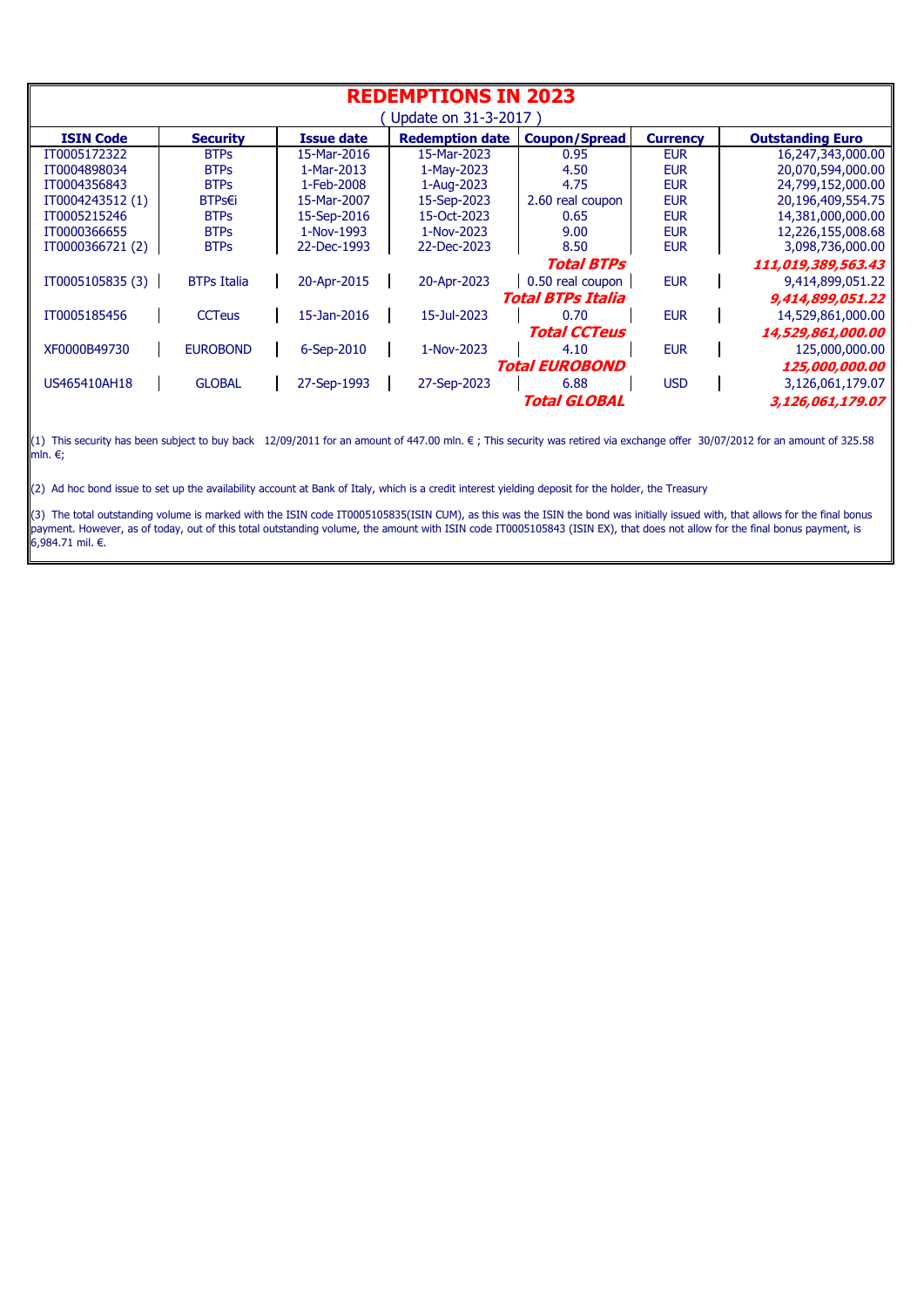| <b>REDEMPTIONS IN 2024</b> |                    |                   |                        |                          |                 |                         |  |  |
|----------------------------|--------------------|-------------------|------------------------|--------------------------|-----------------|-------------------------|--|--|
|                            |                    |                   |                        |                          |                 |                         |  |  |
| Update on 31-3-2017)       |                    |                   |                        |                          |                 |                         |  |  |
| <b>ISIN Code</b>           | <b>Security</b>    | <b>Issue date</b> | <b>Redemption date</b> | <b>Coupon/Spread</b>     | <b>Currency</b> | <b>Outstanding Euro</b> |  |  |
| IT0000366804 (1)           | <b>BTPs</b>        | 1-Feb-1994        | 1-Feb-2024             | 0.00 <sub>1</sub>        | <b>EUR</b>      | 363,542,300.91          |  |  |
| IT0004953417               | <b>BTPs</b>        | 1-Aug-2013        | 1-Mar-2024             | 4.50                     | <b>EUR</b>      | 23,264,571,000.00       |  |  |
| IT0005246340               | <b>BTPs</b>        | 15-Mar-2017       | 15-May-2024            | 1.85                     | <b>EUR</b>      | 3,500,000,000.00        |  |  |
| IT0005001547               | <b>BTPs</b>        | 1-Mar-2014        | 1-Sep-2024             | 3.75                     | <b>EUR</b>      | 19,826,000,000.00       |  |  |
| IT0005004426               | BTPs€i             | 15-Mar-2014       | 15-Sep-2024            | 2.35 real coupon         | <b>EUR</b>      | 13,333,648,429.21       |  |  |
| IT0005045270               | <b>BTPs</b>        | 1-Sep-2014        | 1-Dec-2024             | 2.50                     | <b>EUR</b>      | 20,383,767,000.00       |  |  |
|                            |                    |                   |                        | <b>Total BTPs</b>        |                 | 80,671,528,730.12       |  |  |
| IT0005174898 (2)           | <b>BTPs Italia</b> | 11-Apr-2016       | 11-Apr-2024            | 0.40 real coupon         | <b>EUR</b>      | 8,056,443,432.00        |  |  |
| IT0005217762 (3)           | <b>BTPs Italia</b> | 24-Oct-2016       | 24-Oct-2024            | 0.35 real coupon         | <b>EUR</b>      | 5,242,937,838.38        |  |  |
|                            |                    |                   |                        | <b>Total BTPs Italia</b> |                 | 13,299,381,270.38       |  |  |
| IT0005218968               | <b>CCTeus</b>      | 15-Aug-2016       | 15-Feb-2024            | 0.75                     | <b>EUR</b>      | 12,295,425,000.00       |  |  |
|                            |                    |                   |                        | <b>Total CCTeus</b>      |                 | 12,295,425,000.00       |  |  |
| XS0747189651               | <b>EMTN</b>        | 13-Feb-2012       | 31-Dec-2024            | 3.44                     | <b>EUR</b>      | 119,875,951.00          |  |  |
|                            |                    |                   |                        | <b>Total EMTN</b>        |                 | 119,875,951.00          |  |  |
| IT0003621460               | <b>ISPA OBBL</b>   | 6-Feb-2004        | 31-Jul-2024            | 5.12                     | <b>EUR</b>      | 3,250,000,000.00        |  |  |
|                            |                    |                   |                        | <b>Total ISPA OBBL</b>   |                 | 3,250,000,000.00        |  |  |

(1) Special issue to replay old debts

(2) The total outstanding volume is marked with the ISIN code IT0005174898(ISIN CUM), as this was the ISIN the bond was initially issued with, that allows for the final bonus payment. However, as of today, out of this total outstanding volume, the amount with ISIN code IT0005174906 (ISIN EX), that does not allow for the final bonus payment, is 5,290.73 mil. €.

(3) The total outstanding volume is marked with the ISIN code IT0005217762(ISIN CUM), as this was the ISIN the bond was initially issued with, that allows for the final bonus payment. However, as of today, out of this total outstanding volume, the amount with ISIN code IT0005217770 (ISIN EX), that does not allow for the final bonus payment, is 3,375.66 mil. €.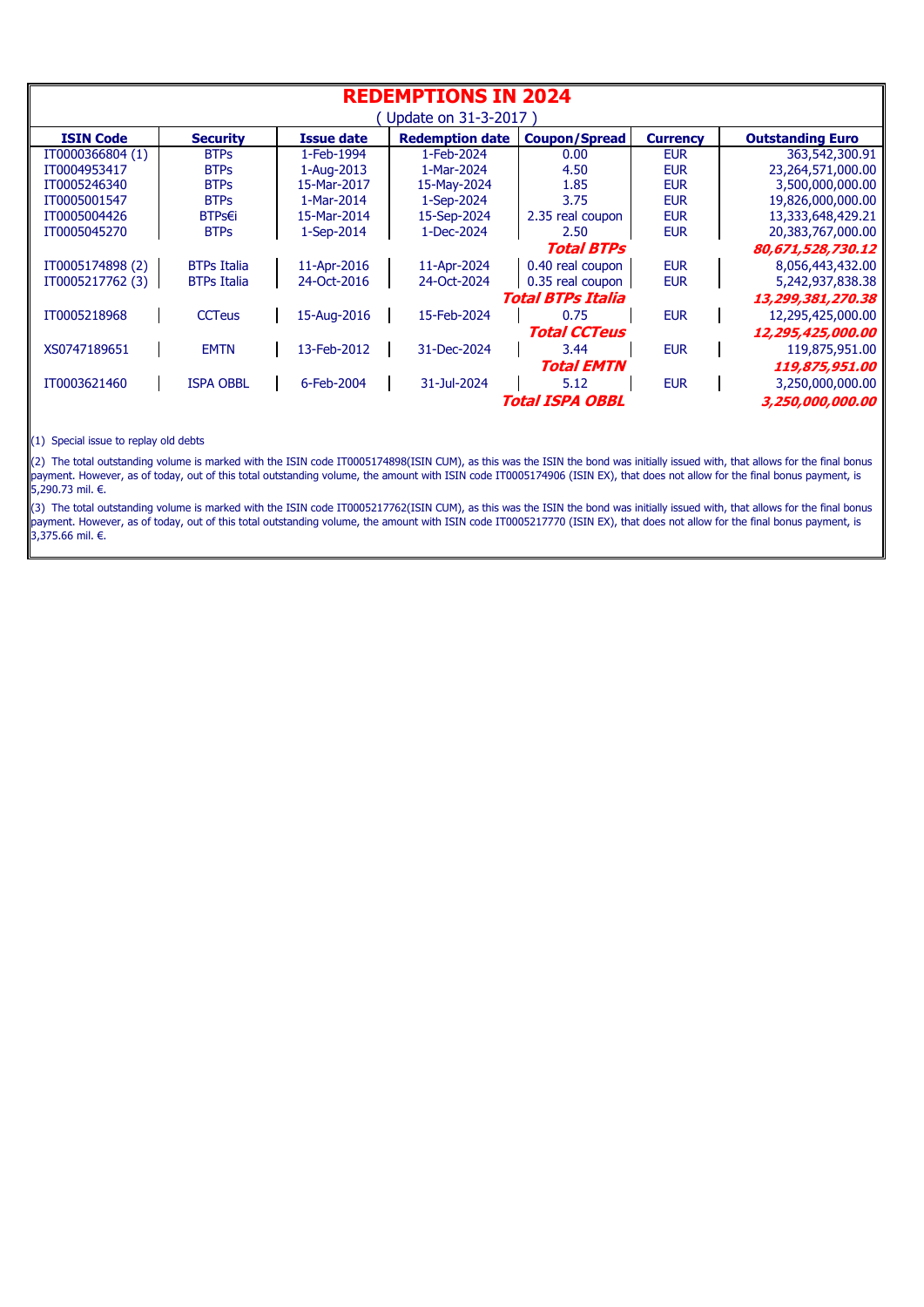| <b>REDEMPTIONS IN FROM 2025 TO 2035</b><br>(Update on 31-3-2017)                                    |                            |                           |                           |                                         |                          |                                        |  |  |
|-----------------------------------------------------------------------------------------------------|----------------------------|---------------------------|---------------------------|-----------------------------------------|--------------------------|----------------------------------------|--|--|
| <b>ISIN Code</b>                                                                                    | <b>Security</b>            | <b>Issue date</b>         | <b>Redemption date</b>    | <b>Coupon/Spread</b>                    | <b>Currency</b>          | <b>Outstanding Euro</b>                |  |  |
| IT0004513641                                                                                        | <b>BTPs</b>                | 1-Mar-2009                | 1-Mar-2025                | 5.00                                    | <b>EUR</b>               | 23,868,669,000.00                      |  |  |
| IT0005090318                                                                                        | <b>BTPs</b>                | 2-Mar-2015                | 1-Jun-2025                | 1.50                                    | <b>EUR</b>               | 19,786,723,000.00                      |  |  |
| IT0005127086                                                                                        | <b>BTPs</b>                | 1-Sep-2015                | 1-Dec-2025                | 2.00                                    | <b>EUR</b>               | 17,829,296,000.00                      |  |  |
|                                                                                                     |                            |                           |                           | Total BTPs (in 2025)                    |                          | 61,484,688,000.00                      |  |  |
| XS0233944056                                                                                        | <b>EMTN</b>                | 9-Nov-2005                | 9-Nov-2025                | floater                                 | <b>EUR</b>               | 200,000,000.00                         |  |  |
|                                                                                                     |                            |                           |                           | Total EMTN (in 2025)                    |                          | 200,000,000.00                         |  |  |
| XF0000B49748                                                                                        | <b>EUROBOND</b>            | 6-Sep-2010                | 3-Mar-2025                | 4.20                                    | <b>EUR</b>               | 125,000,000.00                         |  |  |
|                                                                                                     |                            |                           |                           | <b>Total EUROBOND (in 2025)</b>         |                          | <i><b>125,000,000.00</b></i>           |  |  |
| IT0004644735<br>IT0005170839                                                                        | <b>BTPs</b><br><b>BTPs</b> | 1-Sep-2010<br>1-Mar-2016  | 1-Mar-2026<br>1-Jun-2026  | 4.50<br>1.60                            | <b>EUR</b><br><b>EUR</b> | 20,733,398,000.00<br>17,774,500,000.00 |  |  |
| IT0001086567                                                                                        | <b>BTPs</b>                | 1-Nov-1996                | 1-Nov-2026                | 7.25                                    | <b>EUR</b>               | 10,423,130,223.44                      |  |  |
| IT0005210650                                                                                        | <b>BTPs</b>                | 1-Aug-2016                | 1-Dec-2026                | 1.25                                    | <b>EUR</b>               | 18,039,664,000.00                      |  |  |
| IT0004735152                                                                                        | BTPs€i                     | 15-Mar-2011               | 15-Sep-2026               | 3.10 real coupon                        | <b>EUR</b>               | 12,869,973,887.68                      |  |  |
|                                                                                                     |                            |                           |                           | Total BTPs (in 2026)                    |                          | 79,840,666,111.12                      |  |  |
| XS0247594079                                                                                        | <b>EMTN</b>                | 30-Mar-2006               | 29-Mar-2026               | floater                                 | <b>EUR</b>               | 300,000,000.00                         |  |  |
| XS0253994809                                                                                        | <b>EMTN</b>                | 11-May-2006               | 11-May-2026               | floater                                 | <b>EUR</b>               | 215,000,000.00                         |  |  |
|                                                                                                     |                            |                           |                           | Total EMTN (in 2026)                    |                          | 515,000,000.00                         |  |  |
| <b>ITSSD1603026</b>                                                                                 | <b>EUROBOND</b>            | 16-Mar-2009               | 16-Mar-2026               | 5.26                                    | <b>EUR</b>               | 258,000,000.00                         |  |  |
|                                                                                                     |                            |                           |                           | <b>Total EUROBOND (in 2026)</b>         |                          | 258,000,000.00                         |  |  |
| IT0005240830                                                                                        | <b>BTPs</b>                | 1-Feb-2017                | 1-Jun-2027                | 2.20                                    | <b>EUR</b>               | 7,500,000,000.00                       |  |  |
| IT0001174611 (1)                                                                                    | <b>BTPs</b>                | 1-Nov-1997                | 1-Nov-2027                | 6.50                                    | <b>EUR</b>               | 26,013,132,147.48                      |  |  |
| XS1505666815                                                                                        | <b>EMTN</b>                | 17-Oct-2016               | 17-Apr-2027               | Total BTPs (in 2027)<br>1.45            | <b>EUR</b>               | 33,513,132,147.48<br>900,000,000.00    |  |  |
| XS1236858657                                                                                        | <b>EMTN</b>                | 22-May-2015               | 22-May-2027               | 2.13                                    | <b>EUR</b>               | 700,000,000,00                         |  |  |
| XS0644776683                                                                                        | <b>EMTN</b>                | 1-Jul-2011                | 31-Dec-2027               | 6.25                                    | <b>EUR</b>               | 1,776,268,962.00                       |  |  |
|                                                                                                     |                            |                           |                           | Total EMTN (in 2027)                    |                          | 3,376,268,962.00                       |  |  |
| IT0004235559                                                                                        | <b>EUROBOND</b>            | 5-Apr-2007                | 5-Apr-2027                | 4.49                                    | <b>EUR</b>               | 160,000,000.00                         |  |  |
|                                                                                                     |                            |                           |                           | <b>Total EUROBOND (in 2027)</b>         |                          | 160,000,000.00                         |  |  |
| IT0004889033                                                                                        | <b>BTPs</b>                | 22-Jan-2013               | 1-Sep-2028                | 4.75                                    | <b>EUR</b>               | 21,783,654,000.00                      |  |  |
| IT0005246134                                                                                        | BTPs€i                     | 15-Nov-2016               | 15-May-2028               | 1.30 real coupon                        | <b>EUR</b>               | 3,002,730,000.00                       |  |  |
|                                                                                                     |                            |                           |                           | Total BTPs (in 2028)                    |                          | 24,786,384,000.00                      |  |  |
| XS1180157544                                                                                        | <b>EMTN</b>                | 2-Feb-2015                | 2-Feb-2028                | 1.86                                    | <b>EUR</b>               | 1,000,000,000.00                       |  |  |
| XS1227831382                                                                                        | <b>EMTN</b>                | 6-May-2015                | 6-May-2028                | 1.67                                    | <b>EUR</b><br><b>GBP</b> | 500,000,000.00                         |  |  |
| XS0089572316<br>XS1121804279                                                                        | <b>EMTN</b><br><b>EMTN</b> | 4-Aug-1998<br>15-Oct-2014 | 4-Aug-2028<br>15-Sep-2028 | 6.00<br>1.51 real coupon                | <b>EUR</b>               | 2,234,043,931.50<br>1,005,760,000.00   |  |  |
|                                                                                                     |                            |                           |                           | <b>Total EMTN (in 2028)</b>             |                          | 4,739,803,931.50                       |  |  |
| IT0001278511 (2)                                                                                    | <b>BTPs</b>                | 1-Nov-1998                | 1-Nov-2029                | 5.25                                    | <b>EUR</b>               | 28,148,499,208.67                      |  |  |
|                                                                                                     |                            |                           |                           | Total BTPs (in 2029)                    |                          | 28,148,499,208.67                      |  |  |
| XS1199014306                                                                                        | <b>EMTN</b>                | 5-Mar-2015                | 5-Mar-2029                | 1.77                                    | <b>EUR</b>               | 500,000,000.00                         |  |  |
| XS1413812881                                                                                        | <b>EMTN</b>                | 18-May-2016               | 18-May-2029               | 1.91                                    | <b>EUR</b>               | 800,000,000.00                         |  |  |
| XS0098449456                                                                                        | <b>EMTN</b>                | 28-Jun-1999               | 28-Jun-2029               | floater                                 | <b>EUR</b>               | 905,000,000.00                         |  |  |
|                                                                                                     |                            |                           |                           | Total EMTN (in 2029)                    |                          | 2,205,000,000.00                       |  |  |
| IT0003887392                                                                                        | <b>EUROBOND</b>            | 2-Jun-2005                | 2-Jun-2029                | 3.55                                    | <b>EUR</b>               | 720,000,000.00                         |  |  |
|                                                                                                     |                            |                           |                           | <b>Total EUROBOND (in 2029)</b>         |                          | 720,000,000.00                         |  |  |
| IT0005024234                                                                                        | <b>BTPs</b>                | 1-Mar-2014                | 1-Mar-2030                | 3.50                                    | <b>EUR</b>               | 21,956,449,000.00                      |  |  |
|                                                                                                     |                            |                           |                           | Total BTPs (in 2030)                    |                          | 21,956,449,000.00                      |  |  |
| IT0003887384                                                                                        | <b>EUROBOND</b>            | 2-Jun-2005                | 2-Jun-2030                | 3.75                                    | <b>EUR</b>               | 395,000,000.00                         |  |  |
| IT0001444378                                                                                        | <b>BTPs</b>                | 1-Nov-1999                | 1-May-2031                | <b>Total EUROBOND (in 2030)</b><br>6.00 | <b>EUR</b>               | 395,000,000.00<br>29,762,750,000.00    |  |  |
|                                                                                                     |                            |                           |                           | Total BTPs (in 2031)                    |                          | 29,762,750,000.00                      |  |  |
| XS0124812503                                                                                        | <b>EMTN</b>                | 20-Feb-2001               | 20-Feb-2031               |                                         | <b>EUR</b>               | 150,000,000.00                         |  |  |
| XS1435990863                                                                                        | <b>EMTN</b>                | 22-Jun-2016               | 22-Jun-2031               | 1.90                                    | <b>EUR</b>               | 700,000,000.00                         |  |  |
|                                                                                                     |                            |                           |                           | Total EMTN (in 2031)                    |                          | 850,000,000.00                         |  |  |
| IT0005094088                                                                                        | <b>BTPs</b>                | 1-Mar-2015                | 1-Mar-2032                | 1.65                                    | <b>EUR</b>               | 20,956,727,000.00                      |  |  |
| IT0005138828                                                                                        | BTPs€i                     | 15-Sep-2015               | 15-Sep-2032               | 1.25 real coupon                        | <b>EUR</b>               | 7,716,111,318.36                       |  |  |
|                                                                                                     |                            |                           |                           | Total BTPs (in 2032)                    |                          | 28,672,838,318.36                      |  |  |
| XS1180459395                                                                                        | <b>EMTN</b>                | 2-Feb-2015                | 2-Feb-2032                | 2.19                                    | <b>EUR</b>               | 500,000,000.00                         |  |  |
| XS1199008670                                                                                        | <b>EMTN</b>                | 5-Mar-2015                | 5-Sep-2032                | 2.00                                    | <b>EUR</b>               | 500,000,000.00                         |  |  |
|                                                                                                     |                            |                           |                           | Total EMTN (in 2032)                    |                          | <i>1,000,000,000.00</i>                |  |  |
| IT0003256820                                                                                        | <b>BTPs</b>                | 1-Feb-2002                | 1-Feb-2033                | 5.75                                    | <b>EUR</b>               | 16,954,000,000.00                      |  |  |
| IT0005240350                                                                                        | <b>BTPs</b>                | 1-Sep-2016                | 1-Sep-2033                | 2.45                                    | <b>EUR</b>               | 7,386,500,000.00                       |  |  |
| US465410BG26                                                                                        | <b>GLOBAL</b>              | 27-Feb-2003               | 15-Jun-2033               | Total BTPs (in 2033)<br>5.38            | <b>USD</b>               | 24,340,500,000.00<br>1,870,568,225.01  |  |  |
|                                                                                                     |                            |                           |                           | Total GLOBAL (in 2033)                  |                          | 1,870,568,225.01                       |  |  |
| IT0003535157                                                                                        | <b>BTPs</b>                | 1-Aug-2003                | 1-Aug-2034                | 5.00                                    | <b>EUR</b>               | 25,110,921,000.00                      |  |  |
|                                                                                                     |                            |                           |                           | Total BTPs (in 2034)                    |                          | 25,110,921,000.00                      |  |  |
| XS0197336968                                                                                        | <b>EMTN</b>                | 29-Jul-2004               | 7-Dec-2034                | 5.25                                    | <b>GBP</b>               | 292,216,520.75                         |  |  |
|                                                                                                     |                            |                           |                           | Total EMTN (in 2034)                    |                          | 292,216,520.75                         |  |  |
| IT0003685093                                                                                        | <b>ISPA OBBL</b>           | 6-Jul-2004                | 31-Jul-2034               | 5.20                                    | <b>EUR</b>               | 2,200,000,000.00                       |  |  |
|                                                                                                     |                            |                           |                           | Total ISPA OBBL (in 2034)               |                          | 2,200,000,000.00                       |  |  |
| IT0003745541 (3)                                                                                    | BTPs€i                     | 15-Sep-2004               | 15-Sep-2035               | 2.35 real coupon                        | <b>EUR</b>               | 15,668,269,505.10                      |  |  |
|                                                                                                     |                            |                           |                           | Total BTPs (in 2035)                    |                          | 15,668,269,505.10                      |  |  |
| XS0218274107                                                                                        | <b>EMTN</b>                | 31-May-2005               | 31-May-2035               | floater                                 | <b>EUR</b>               | 300,000,000.00                         |  |  |
|                                                                                                     |                            |                           |                           | Total EMTN (in 2035)                    |                          | 300,000,000.00                         |  |  |
| IT0003877310                                                                                        | <b>ISPA OBBL</b>           | 30-Jun-2005               | 31-Jul-2035               | floater                                 | <b>EUR</b>               | 100,000,000.00                         |  |  |
| IT0003874523                                                                                        | <b>ISPA OBBL</b>           | 30-Jun-2005               | 31-Jul-2035               | mixed                                   | <b>EUR</b>               | 300,000,000.00                         |  |  |
| (1) This security has been subject to buy back 08/08/2001 for an amount of 230.00 mln. $\epsilon$ ; |                            |                           |                           | Total ISPA OBBL (in 2035)               |                          | 400,000,000.00                         |  |  |

(2) This security has been subject to buy back  $08/08/2001$  for an amount of 770.00 mln.  $\epsilon$ ;

(3) This security was retired via exchange offer 30/07/2012 for an amount of 607.53 mln.  $\epsilon$ ;